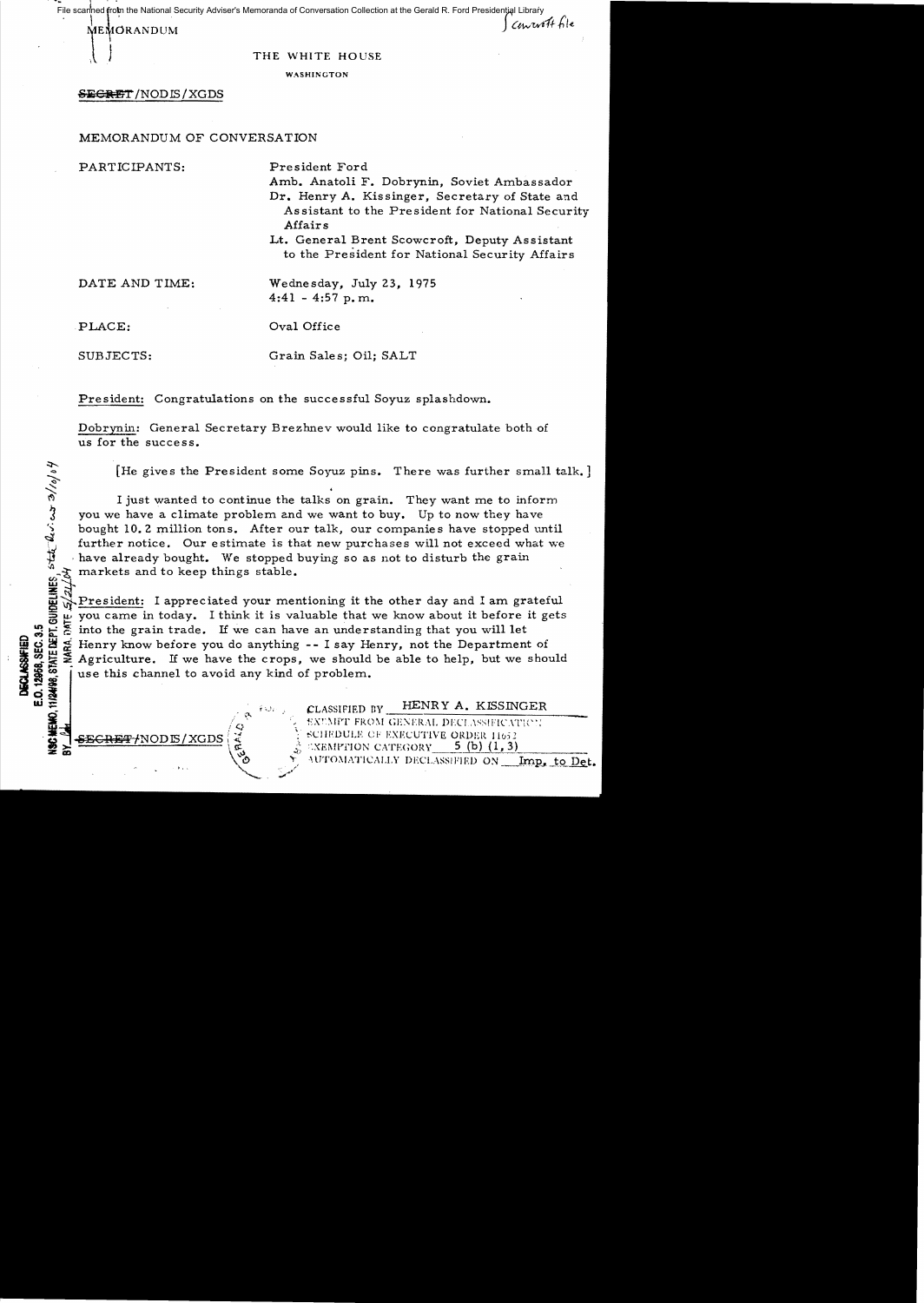## .iEClli:T/NODIS/XGDS 2.

- .... -

> Dobrynin: That is fine. Then we can avoid any publicity and the difficulty of last year.

President: While we are talking: You are buying our grain. How would you like to sell us some oil?

Dobrynin: How would you see doing it -- against grain or just straight?

President: We haven't thought it through. Think it over.

Dobrvnin: I'll tell General Secretary Brezhnev: Maybe he will be ready to say something at Helsinki.

President: Henry has told me about Gromyko's proposals on SALT. We think there is progress. We are working on it now and we hope to have a good response. We hope to have something by Friday. I think the possibility exists to have detente make real progress.

I think if we can keep it up and show progress on a mutual basis, I think we will be doing fine.

Kissinger: The President and I have met every day on SALT. There are only two issues left, really -- cruise missiles and Backfire.

Dobrynin: Without General Secretary Brezhnev, there would have not been the progress we were able to make. He convinced his colleagues to go along with the concessions we made.

Kissinger: We will make a counterproposal to make it closer.

Dobrynin: To narrow it.

 $\sim 100$ 

Kissinger: We can't accept your position but I think we can narrow the . differences.

Dobrynin: I hope you can, so that we can realize some progress.

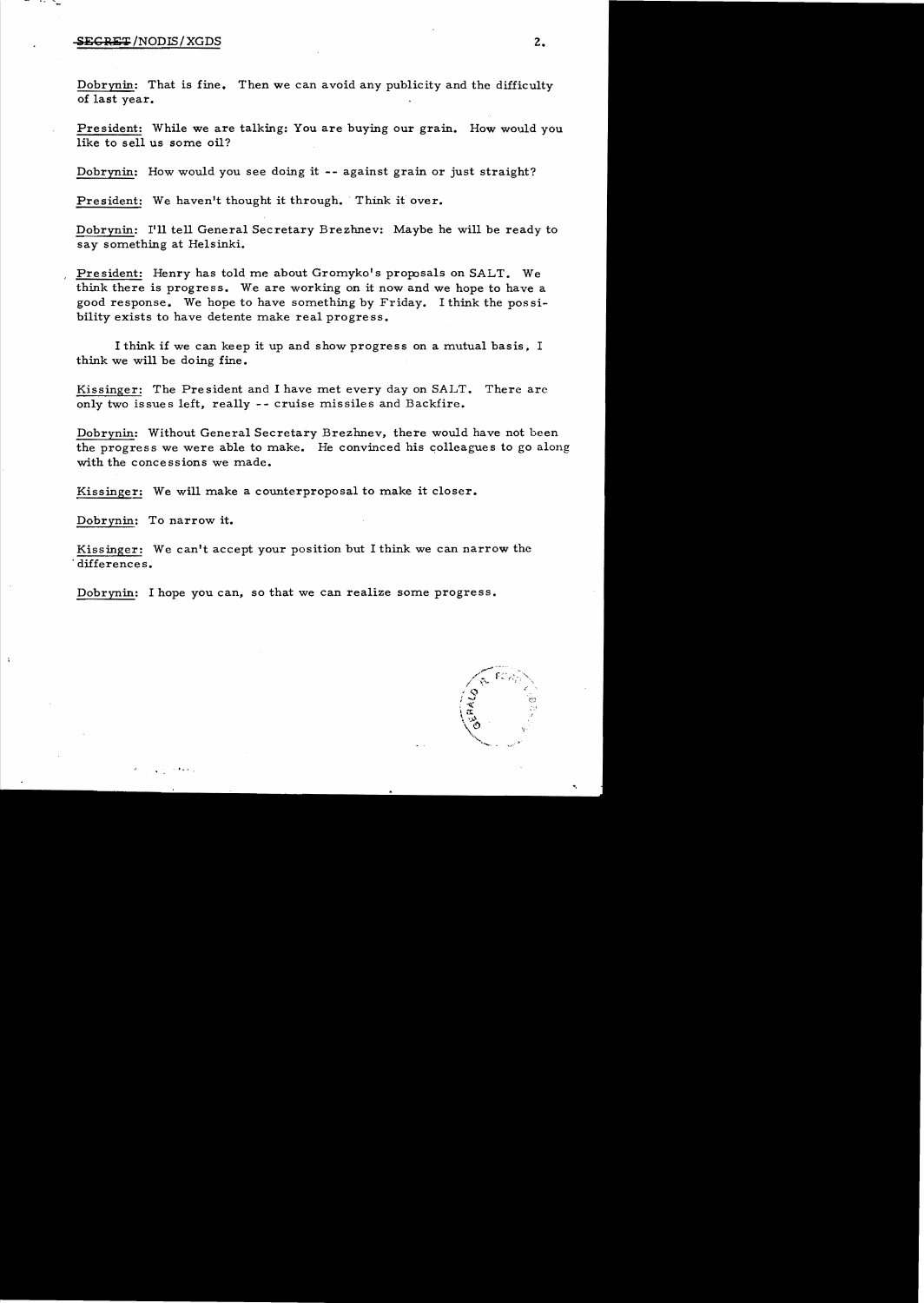Pris- P/Derrymin/K<br>Aussen P/Derrymin/K<br>23 july 15 P Cinquitoin Soya De Brig countel titre to conquit hothogres for comunes (Guy Prome Sogny pins) (Survel Talk) I just intent a control who an grain - They Event mos to safer you we have chimate profo & wont to long. Up to une they lot 1012 und These. Cepterson Colh, on comparis have styped til funites vitter. Om lot is that want for hoss. with with young what we have already but. lese otopped bying so as not to destrut a graving morkets a hightness stock Imperiated jum menting it controlling + accompatified your carne in tody. I trick it work able that we know about it before It jets intr-gene Gab. Space can have untreturing that you will cit K kimi - Sopro. Jun leanything - Sang K, With Sypapi. There have a crops we expect we gad to white baby, but we shall me this Unimal to avoid any kind of unk D'I Ruit à fin Mon vec mais L any publish  $\tau$ -clif of lost y. Puttite un austathing, you are bying any quincy bon muldage like to sell en some oil. D How mould jun see ding it - agorat gram on just stranght P ise hument of the Thick A su

E.O. 12958, SEC. 3.5 NSC MEMO, 11/24/98, STATE DEPT. GUIDELINES state levieux 3/10/04<br>BY the